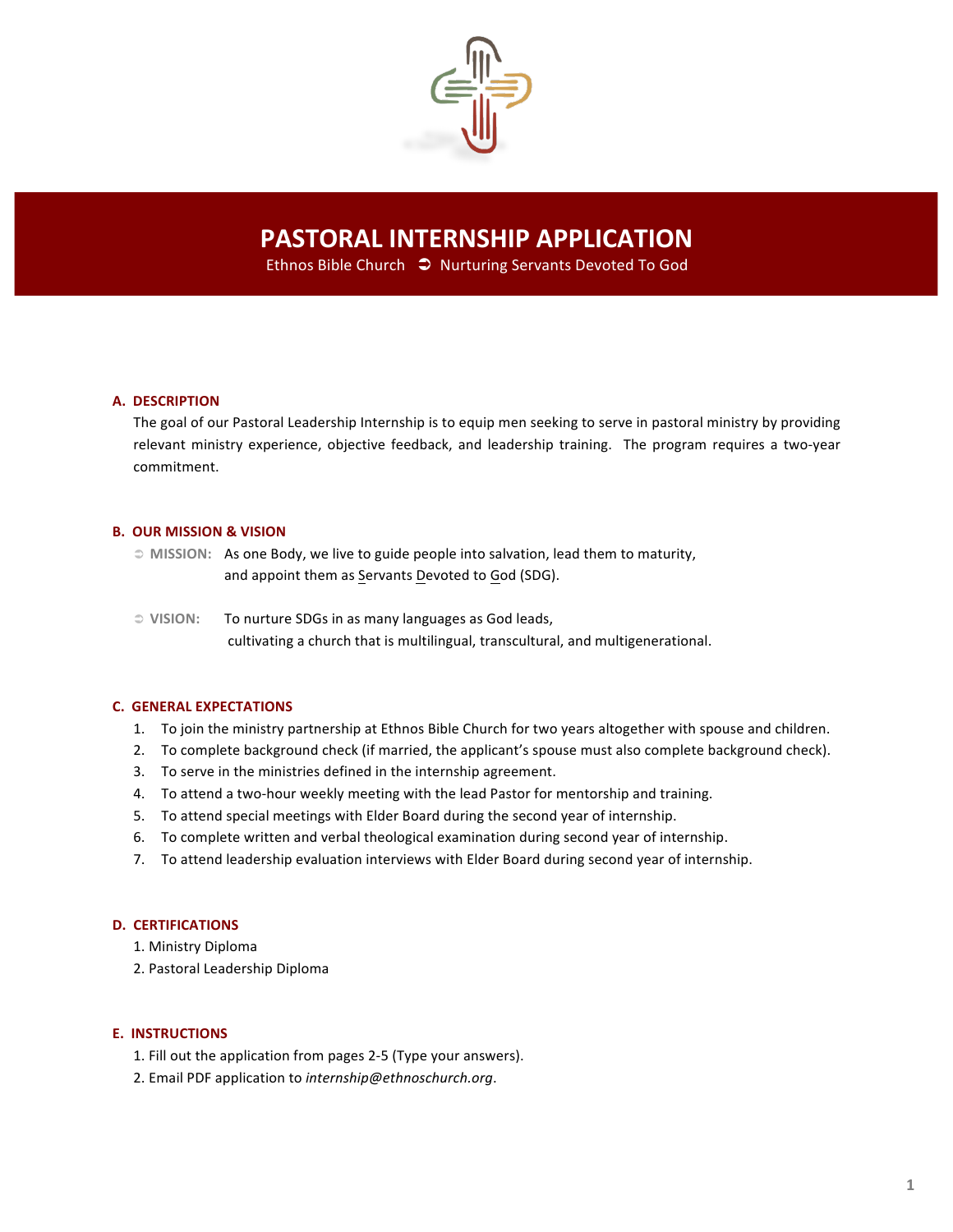| <b>NAME OF APPLICANT:</b> |            |                                     |
|---------------------------|------------|-------------------------------------|
| Street                    | City       | Zip Code                            |
| Email                     | Cell Phone | Social Media                        |
|                           |            | □Facebook □Twitter □G+ □Blog □Other |

|                |                                                                                                                  | 1     | $\overline{2}$ | 3         | 4           | 5    |
|----------------|------------------------------------------------------------------------------------------------------------------|-------|----------------|-----------|-------------|------|
|                | <b>PERSONAL ASSESSMENT</b>                                                                                       |       |                |           |             |      |
|                | Seeking Character, Chemistry, and Competence                                                                     | False | Rarely         |           |             | True |
|                |                                                                                                                  |       |                | Sometimes | Mostly True |      |
|                |                                                                                                                  |       |                |           |             |      |
|                | <b>SECTION A: CHARACTER</b>                                                                                      |       |                |           |             |      |
| 1              | My love for God is the underlying motivation of my ministry.                                                     |       |                |           |             |      |
| $\overline{2}$ | I am not trying to make a name for myself; rather, I want people to know and love God.                           |       |                |           |             |      |
| 3              | I am spiritually mature.                                                                                         |       |                |           |             |      |
| 4              | I intentionally share the gospel with people and seek opportunities for evangelism.                              |       |                |           |             |      |
| 5              | I am teachable and value feedback, because I know it will help me become a better servant.                       |       |                |           |             |      |
| 6              | I work well with a diversity of personalities, as I am not easily offended.                                      |       |                |           |             |      |
| 7              | I pursue excellence in all of my endeavors.                                                                      |       |                |           |             |      |
| 8              | I have a healthy view of myself, knowing that God made me as He wanted.                                          |       |                |           |             |      |
| 9              | Prayer and studying the Bible are two important habits in my life.                                               |       |                |           |             |      |
| 10             | I am not a materialistic person and I do not have a love for money.                                              |       |                |           |             |      |
|                | <b>SECTION B: CHEMISTRY</b>                                                                                      |       |                |           |             |      |
| 1              | I enjoy working with people from different social and cultural backgrounds.                                      |       |                |           |             |      |
| 2              | I prefer to work in a team rather than by myself.                                                                |       |                |           |             |      |
| 3              | I enjoy the creative process of detailed analysis with a team before implementing an idea.                       |       |                |           |             |      |
| 4              | I have a flexible attitude when working with people and adjust well to the unexpected.                           |       |                |           |             |      |
| 5              | I can speak the truth in love, and I value direct communication.                                                 |       |                |           |             |      |
| 6              | I know how to solve conflicts well.                                                                              |       |                |           |             |      |
| 7              | Serving in a congregation of less than 100 people does not discourage me or drain me.                            |       |                |           |             |      |
| 8              | I believe in this church's doctrinal statement.                                                                  |       |                |           |             |      |
| $\mathcal G$   | I believe in this church's values, mission, and vision.                                                          |       |                |           |             |      |
| 10             | If married: My spouse is a godly woman and a supportive partner in ministry.<br>$\Box N/A$                       |       |                |           |             |      |
|                | <b>SECTION C: PERSONAL INFORMATION</b>                                                                           |       |                |           |             |      |
| 1              | What is your church affiliation?                                                                                 |       |                |           |             |      |
|                |                                                                                                                  |       |                |           |             |      |
| 2              | What is your marital status?                                                                                     |       |                |           |             |      |
|                | $\square$ Single $\square$ Married<br>$\Box$ Divorced<br>$\Box$ Widower<br>$\Box$ Remarried                      |       |                |           |             |      |
| 3              | If married, what is your spouse's marriage history?                                                              |       |                |           |             |      |
|                | $\Box$ Divorced and remarried<br>$\Box$ Widow and remarried<br>$\Box$ First marriage                             |       |                |           |             |      |
| 4              | Are you willing to complete a background check?                                                                  |       |                |           |             |      |
|                | $\square$ Yes<br>$\Box$ Not sure<br>$\Box$ No                                                                    |       |                |           |             |      |
| 5              | If married, is your spouse willing to complete a background check?                                               |       |                |           |             |      |
|                | $\Box$ Not sure<br>$\Box$ No<br>$\square$ Yes                                                                    |       |                |           |             |      |
| 6              | Are you able to commit to 2 years of ministry at Ethnos? (If married, this also includes your wife and children) |       |                |           |             |      |
|                | $\square$ Yes<br>$\Box$ Not sure<br>$\Box$ No                                                                    |       |                |           |             |      |
| 7              | Are you convinced about your pursuit of pastoral ministry?                                                       |       |                |           |             |      |
|                | $\Box$ Not sure<br>$\square$ Yes<br>$\Box$ No                                                                    |       |                |           |             |      |
|                |                                                                                                                  |       |                |           |             |      |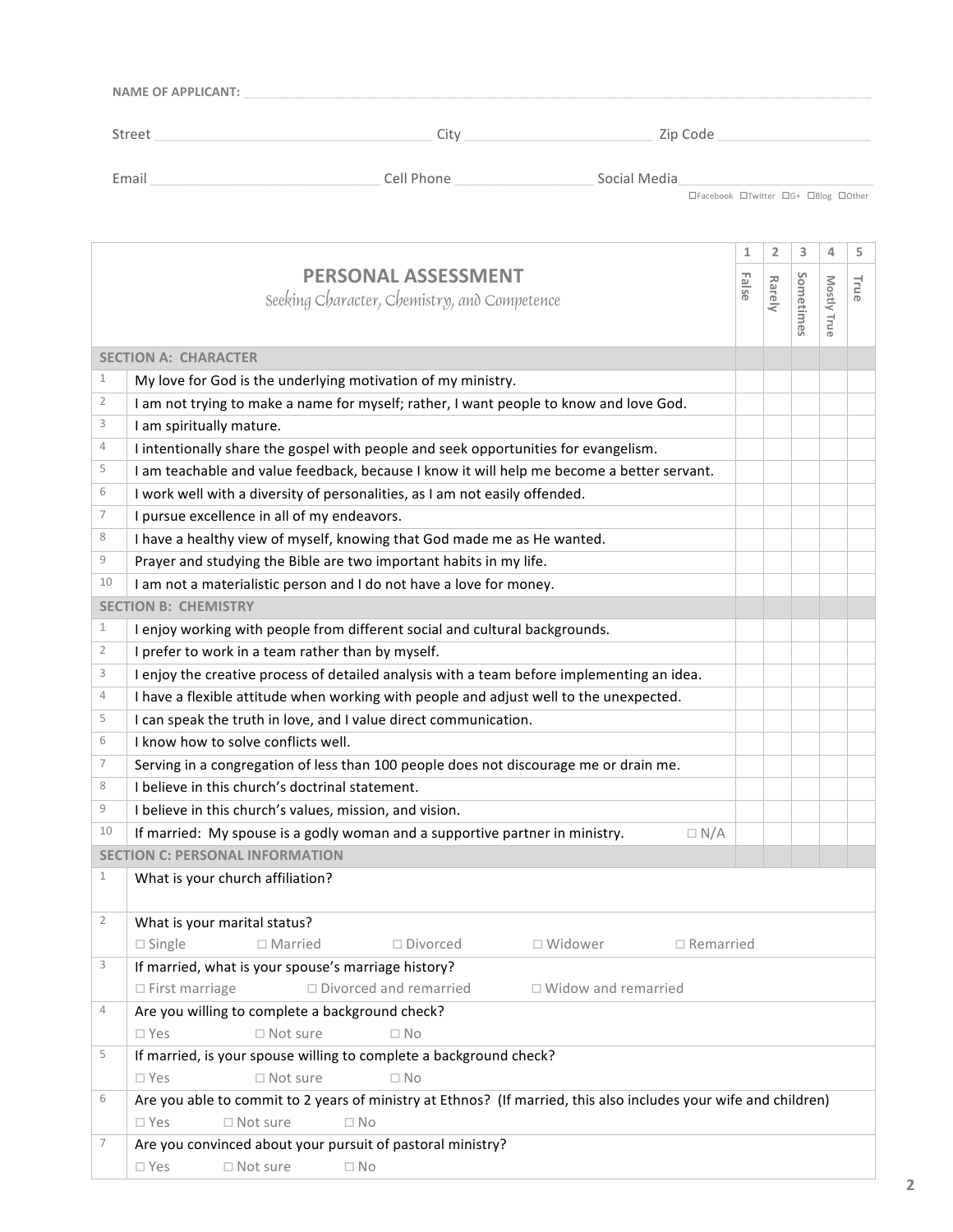|                | <b>SECTION D: MINISTRY INFORMATION</b>                                                          |
|----------------|-------------------------------------------------------------------------------------------------|
| $\mathbf 1$    | Why do you want to serve in pastoral ministry?                                                  |
|                |                                                                                                 |
|                |                                                                                                 |
|                |                                                                                                 |
|                |                                                                                                 |
|                |                                                                                                 |
|                |                                                                                                 |
|                |                                                                                                 |
| $\overline{2}$ | Describe your future ministry goals.                                                            |
|                |                                                                                                 |
|                |                                                                                                 |
|                |                                                                                                 |
|                |                                                                                                 |
|                |                                                                                                 |
|                |                                                                                                 |
|                |                                                                                                 |
| $\mathbf{3}$   | Why are you interested in the Pastoral Internship Program at Ethnos Bible Church?               |
|                |                                                                                                 |
|                |                                                                                                 |
|                |                                                                                                 |
|                |                                                                                                 |
|                |                                                                                                 |
|                |                                                                                                 |
|                |                                                                                                 |
| 4              | If married, what does your spouse think about your pursuit of pastoral ministry? $\square N/A$  |
|                |                                                                                                 |
|                |                                                                                                 |
|                |                                                                                                 |
|                |                                                                                                 |
|                |                                                                                                 |
|                |                                                                                                 |
|                |                                                                                                 |
| $\mathsf S$    | What do your church leaders think of your pursuit of pastoral ministry?                         |
|                |                                                                                                 |
|                |                                                                                                 |
|                |                                                                                                 |
|                |                                                                                                 |
|                |                                                                                                 |
|                |                                                                                                 |
|                |                                                                                                 |
|                |                                                                                                 |
| 6              | Describe your previous ministry experience (If married, also include your spouse's experience). |
|                |                                                                                                 |
|                |                                                                                                 |
|                |                                                                                                 |
|                |                                                                                                 |
|                |                                                                                                 |
|                |                                                                                                 |
|                |                                                                                                 |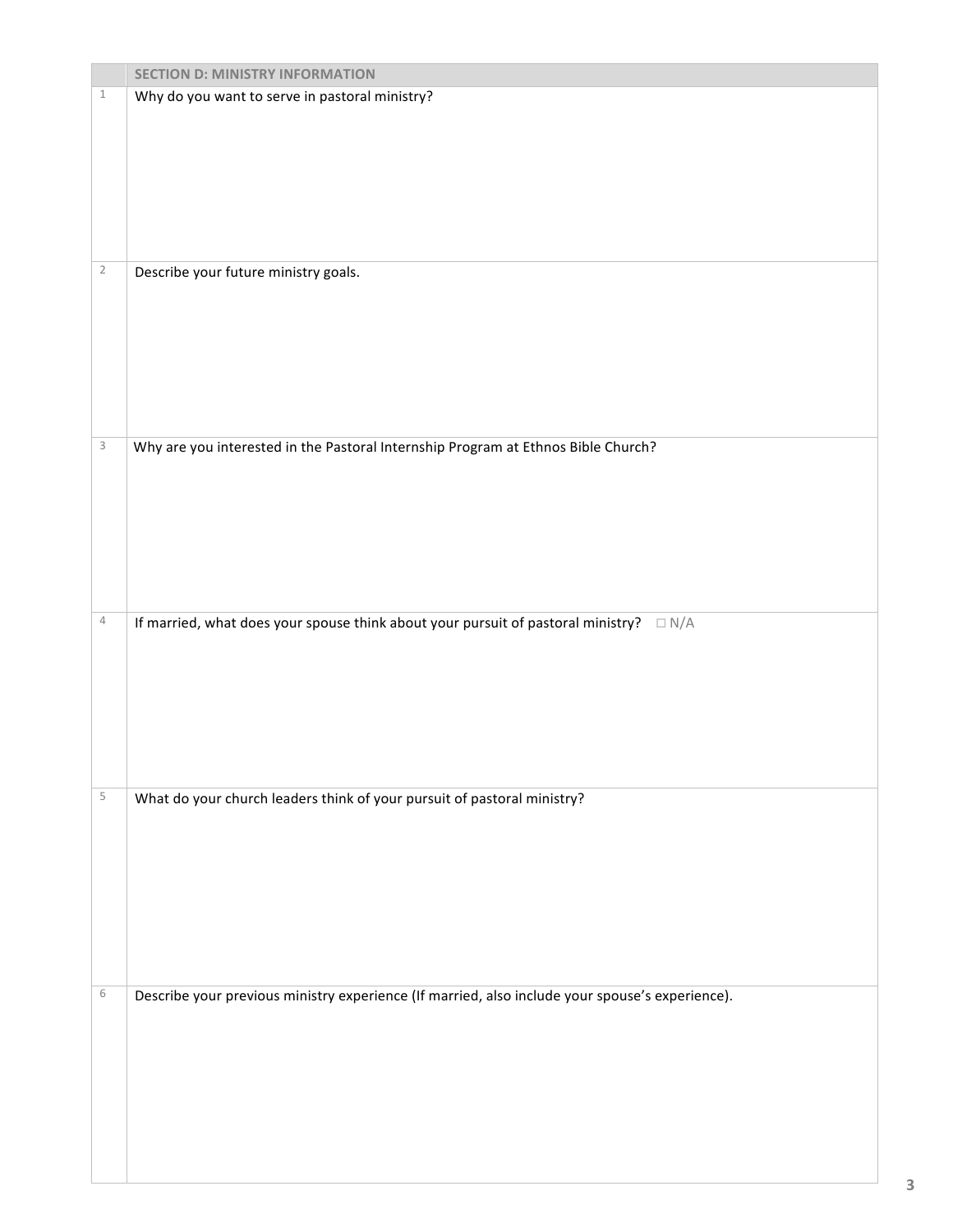| $\overline{\phantom{a}}$ | Describe three of your main strengths (I'm good at).                                                                                                     |
|--------------------------|----------------------------------------------------------------------------------------------------------------------------------------------------------|
|                          | $1.$                                                                                                                                                     |
|                          | 2.                                                                                                                                                       |
|                          |                                                                                                                                                          |
|                          | 3.                                                                                                                                                       |
|                          |                                                                                                                                                          |
| 8                        | Describe three of your weaknesses (I'm definitely not good at).                                                                                          |
|                          | $1.$                                                                                                                                                     |
|                          | 2.                                                                                                                                                       |
|                          |                                                                                                                                                          |
|                          | 3.                                                                                                                                                       |
| $\mathcal G$             |                                                                                                                                                          |
|                          | Which aspect of pastoral ministry do you enjoy the most? Explain.<br>$\square$ Shepherding<br>□ Teaching & Preaching<br>$\Box$ Organizational leadership |
|                          |                                                                                                                                                          |
|                          |                                                                                                                                                          |
|                          |                                                                                                                                                          |
|                          |                                                                                                                                                          |
| $10\,$                   | Which aspect of pastoral ministry do you feel the least prepared for? Explain.                                                                           |
|                          | $\Box$ Shepherding<br>$\Box$ Teaching & Preaching $\Box$ Organizational leadership                                                                       |
|                          |                                                                                                                                                          |
|                          |                                                                                                                                                          |
|                          |                                                                                                                                                          |
| 11                       | Name two ministry areas in which you would like to contribute to our ministry.                                                                           |
|                          | $\underline{1}.$                                                                                                                                         |
|                          |                                                                                                                                                          |
|                          | 2.                                                                                                                                                       |
|                          |                                                                                                                                                          |
|                          |                                                                                                                                                          |
| 12                       | Name two ministry areas in which you would like to gain experience during your internship.                                                               |
|                          | $1.$                                                                                                                                                     |
|                          |                                                                                                                                                          |
|                          | 2.                                                                                                                                                       |
|                          |                                                                                                                                                          |
|                          |                                                                                                                                                          |